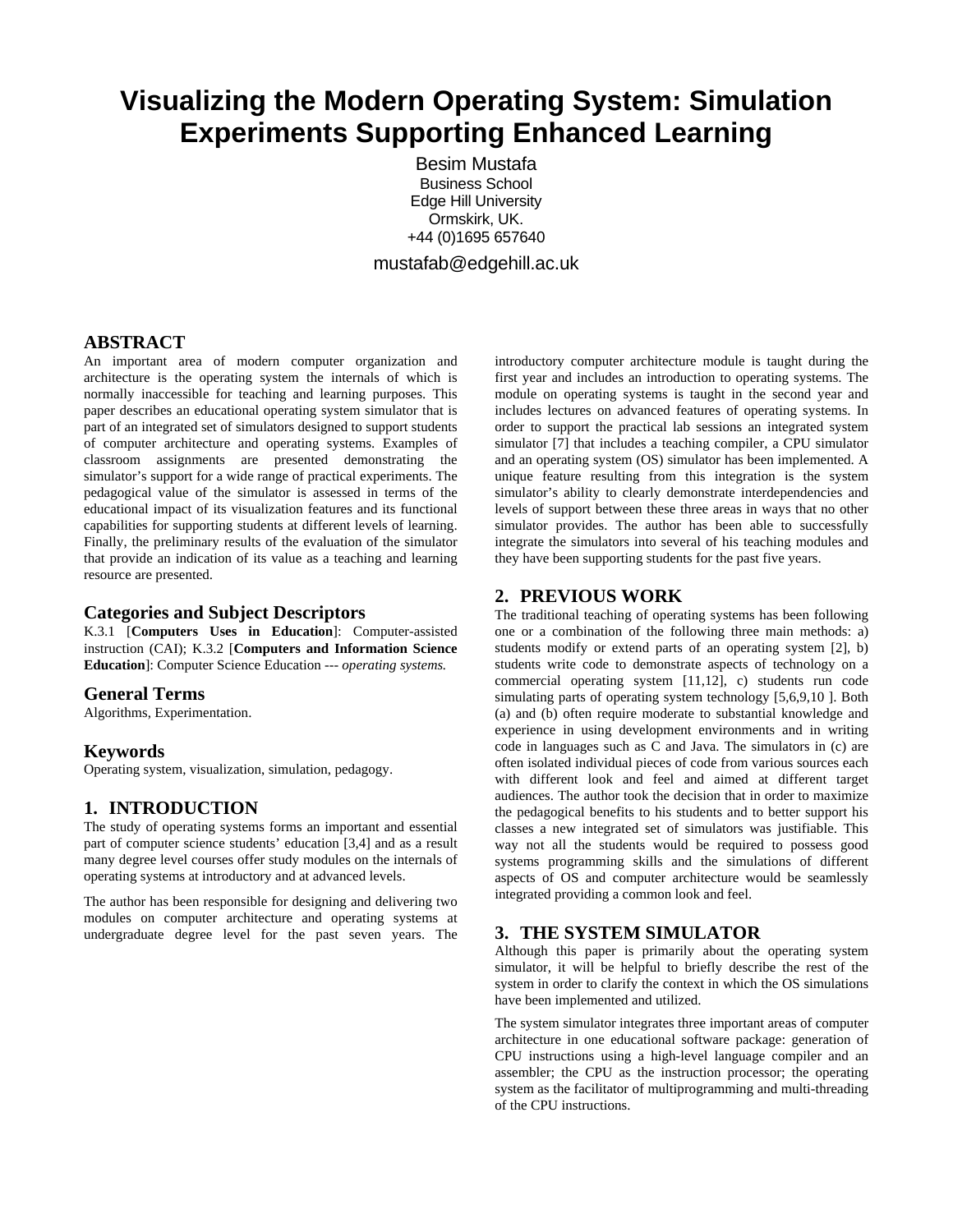# **3.1 THE CPU SIMULATOR**

The CPU simulator simulates the hardware functionality of a fictitious, but highly realistic, CPU based on RISC type architecture. It incorporates a five-stage pipeline simulator and both data and instruction cache simulators. The CPU simulator can execute instructions either generated by the integrated compiler from high-level source code or manually entered by the students. Multiple CPU simulations are supported and can be used to simulate parallel processors.

# **3.2 THE OS SIMULATOR**

The OS simulator is designed to support two main aspects of a computer system's resource management: process management and memory management. The CPU code is visible to the OS simulator which is able to create multiple instances of the code as separate processes. The process scheduler includes support for scheduling policies including priority-based, pre-emptive and round-robin scheduling with selectable time slots. Virtual resources can be allocated and de-allocated to processes allowing demonstration of deadlocks associated with resources and investigation of deadlock prevention, detection and resolution techniques. Threads are supported via special teaching language constructs which allow parts of program code to be executed as threads and process synchronization concepts to be explored.

#### **3.3 THE TEACHING COMPILER**

A *teaching* compiler is developed for a basic but complete highlevel teaching language in order to support the CPU and the OS simulations. This language incorporates standard language control structures, constructs and system calls which are used to demonstrate a modern computer system's key architectural features. The compiler can generate assembly-level code as well as binary byte-code as output and includes a code optimizer.

# **4. TEACHING - LEARNING STRATEGY**

Each one-hour lecture is supported by a two-hour practical tutorial session. The students work in groups of two or three. The simulator software is provided on a removable disk drive and runs under Windows operating system. The groups follow instructions on the exercise sheets and are directed to interact with different stages of simulations. The work completed during the practical sessions forms the student's tutorial portfolio which is assessed at the completion of the module.

# **4.1 EXAMPLES OF USAGE**

In order to better demonstrate the pedagogical capabilities of the OS simulator, this section is devoted to describing a number of practical assignments that the students have been asked to undertake during the practical tutorial sessions.

#### Assignment 1: Process scheduling, task switching, PCB data

Using the built-in compiler's editor the students write a simple tight loop as in Figure 1. They then compile it and load the code in the CPU simulator's memory. Using the OS simulator the students manually create several instances of this code as processes. They select a scheduling mechanism from the list and activate the OS simulator's scheduler and make a note of its behavior from their observations. They repeat this for each of the available mechanisms. They are then directed to create new processes with different lifetimes assigned to them. They repeat the above but in each case the same processes are queued in a different order. They make a note of the average waiting times

from the information contained in the OS simulator's event log. Next, pre-emptive and priority scheduling are observed by giving priorities to processes. This is facilitated by simulator's ability to suspend itself when a new process is scheduled to run.

Next, task switching is investigated. The students select roundrobin scheduling and create two processes. When one of the processes times out and another is scheduled the OS simulator suspends itself. The students access the PCB of the timed –out process and make a note of the PC value and the saved values of the CPU and the SR registers. When next time round this process is scheduled to run the students get the opportunity to observe the new value of the CPU simulator's PC register, its SR and register file values. They can then repeat this for the other process.

```
program LoopTest
    var g integer
    g = 0\frac{1}{2} for n = 1 to 50
           = q + 1ď
    next
        % LoopTest
end
```
**Figure 1. Simple loop source code.** 

Assignment 2: Paging, page table, address translation

The CPU simulator has a maximum free primary memory space equivalent to ten 256 byte pages. When a new process is manually created it can be assigned memory of up to maximum ten pages. The pages of those processes that cannot fit in the primary memory are notionally stored in a secondary memory. The students manually create processes with varying page sizes and make sure that some processes' memory pages are swapped out. This way when processes are scheduled to run their memory pages are swapped in at the expense of some other processes' pages. This way relocation via paging is invoked and observed by the students. This will in turn force the data in a process's page table to change. The students can access the contents of each process's page table and its memory pages. As the data in a process's virtual memory is updated the address translation ensures that the correct memory location is accessed in the primary memory. As pages are swapped in, the page fault count is also incremented. The students have the option of manually invalidating a page table entry thus forcing a page fault when the memory data is next updated. All these activities are visually observable as they occur. The students are asked to comment on the virtual memory activities they observe and are invited to work out the physical addresses from the virtual addresses using a process's page table. They can then verify this by running the simulator.

#### Assignment 3: Investigating threads

The OS simulator is able to create and schedule threads. The demonstration of this requires the in-built compiler generating the correct system call via soft interrupt code by using special language constructs, the CPU simulator executing it and the OS simulator servicing the soft interrupt. In fact, it is precisely this feature of the integrated simulator that makes it unique and unlike other OS simulators. The student enters or is given the source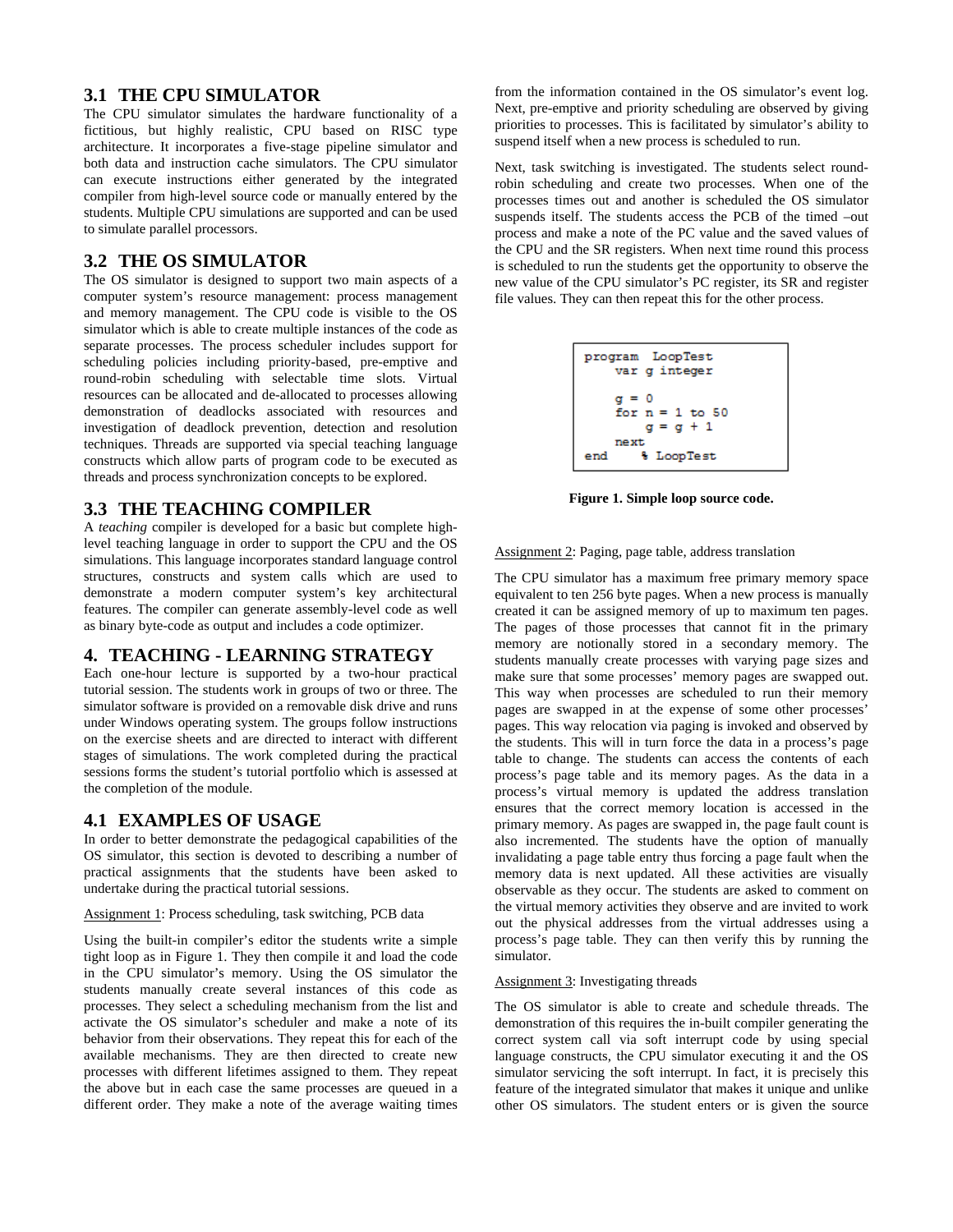code, shown in Figure 2, to compile and load in the CPU simulator's memory.

The students create two instances of the same code as processes. They then activate the scheduler and observe the creation of the threads. The OS simulator provides a process tree view from which the student can observe the parent/child hierarchy as they are formed. Next, they can confirm from the messages displayed on the simulated console that the threads have access to parent's global memory space. The question of what happens to children when parent dies is explored by selecting an option which either kills the children or orphans them when their parents exit. Orphaned children become directly attached to their grandparents or to the root process and this is clearly observable in the tree view.

Finally, the role of the "wait" statement is explored. The students observe the effect of the displayed messages and conclude that the parent process will be suspended when the wait statement is executed until all its child processes terminate. The spawning of the threads and the "wait" construct are implemented via a software interrupt instruction (SWI) that specifies the requested OS action. The students can observe this mechanism from the generated assembly code and can follow its progress in the CPU simulator. This is yet another example of the cooperating interfaces clearly illustrated by the simulator.

Assignment 4: Investigating synchronization, critical regions

The built-in teaching language includes constructs that facilitate implementation of thread synchronization as well as critical regions of blocks of code. The thread synchronization is implemented by OS and the special CPU hardware instruction that can atomically test and set a flag. The critical regions are implemented by the OS via the soft interrupt instruction (SWI) that is handled by the OS. In both cases the OS suspends the thread that tries to access the protected region until this region is released by the holding thread.

The students enter source code that uses the "synchronise" keyword to protect two subroutines invoked as threads. This code is then compiled and loaded in CPU simulator's memory. Both subroutines access a global variable, initialize it and increment it in loops. When loops are exited, the value of the variable is displayed in the simulated console.

Figure 3 shows the code used for this investigation. Running this code should display two values of g as 12 and 20 as expected. The students then edit the code and remove the two "synchronise" keywords and run the code again. They now need to explain why the new values observed are different than before and why in this case the task switching frequency (configurable) affects the results.

Next, the students further edit the two subroutines and implement the critical regions of code in both. Figure 4 shows the changes (only one of the subroutines is shown). The two keywords "enter**"** and "leave**"** are used to protect the enclosed block of code. Both keywords instruct the compiler to generate the soft interrupt instruction used to enter the OS handlers. As it is the OS that schedules the threads, this method guarantees protection since once the interrupt is served the OS has already flagged the region before the next thread is allowed to continue. The students observe that the results of the modified run yield the correct values for the global variable g.

#### Assignment 5: Investigating deadlocks

The OS simulator can simulate process deadlocks when the right conditions for deadlocking are configured. This enables the students to investigate the conditions necessary for deadlocks and the methods used to detect and resolve deadlocks. The simulator uses two methods: one method requires the use of special constructs in the source code; the other is the manual method. Here the manual method is described. Figure 5 shows the deadlock simulator's interface.

```
program ThreadTest
    var tl integer
    var t2 integer
    sub Threadl as thread
       writeln("This is Thread", t1)
       while true wend
    end sub
    sub Thread2 as thread
       call Thread1
       writeln("This is Thread", t2)
       while true wend
    end sub
    t1 = 1t2 = 2writeln ("Start of program")
    call Thread2
    wait
    write("End of program")
end
               &ThreadTest
```
**Figure 2. Source code for thread creation.** 

```
program SyncTest
    var q integer
    sub Thread1 as thread synchronise
        g = 0for n = 1 to 20
            g = g + 1next
        writeln("Thread1 g = ", g)
    end sub
    sub Thread2 as thread synchronise
        q = 0for n = 1 to 12
            q = q + 1next
        writeln("Thread2 g = ", g)
    end sub
    call Thread1
    call Thread2
    wait
               % SyncTest
end
```
**Figure 3. Source code for synchronized threads.**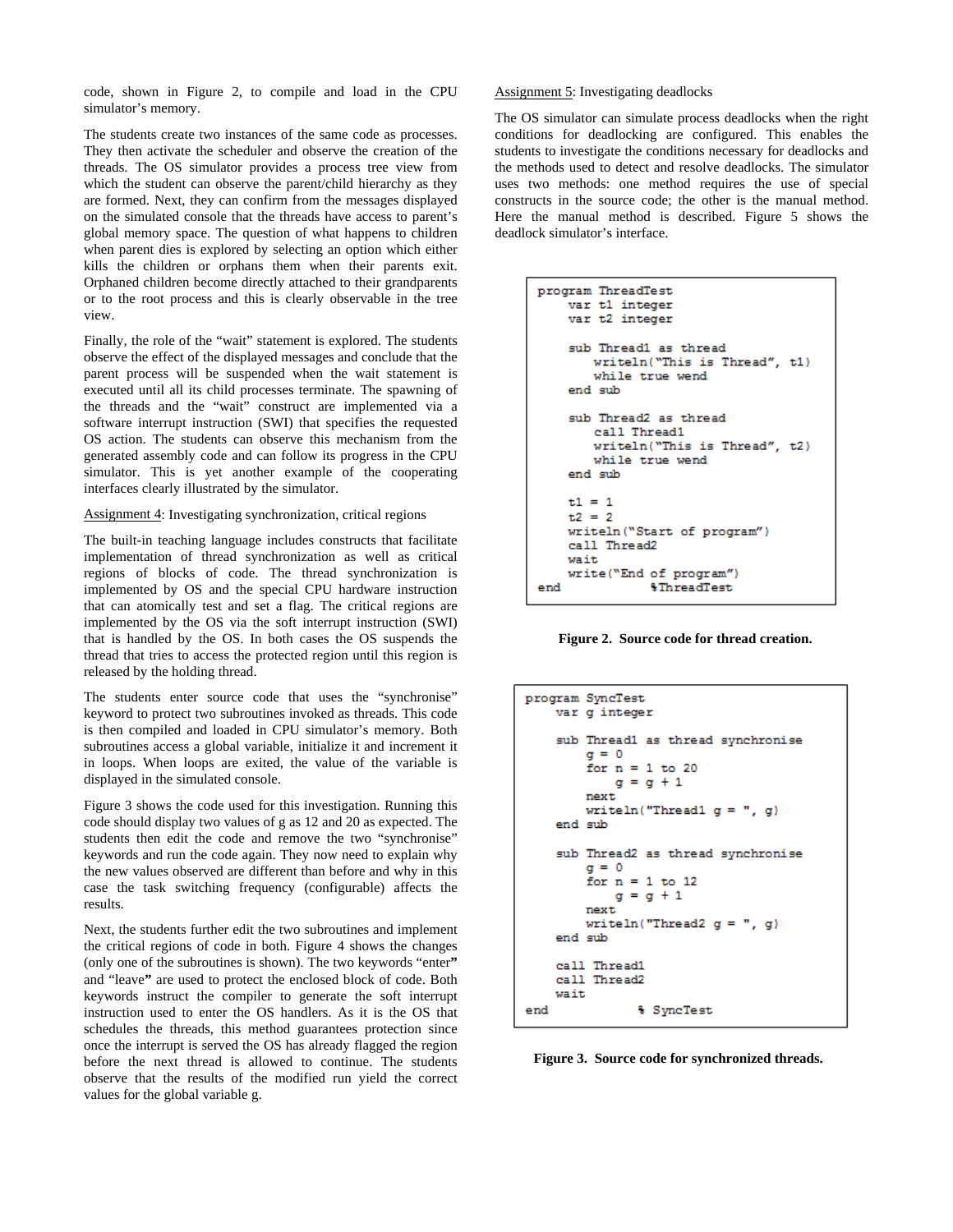```
sub Threadl as thread
    enter
         đ
           = 0for n = 1 to 20
             g = g + 1next
         writeln ("thread1 q = ", q)
    leave
end sub
```
**Figure 4. Source code for critical region protection.** 

The deadlock simulator interface presents six different resources available to all the processes. Each resource has only a single instance so once allocated to one process it cannot be allocated to another process at the same time. However it can be requested by one or more processes at the same time. The resources are allocated manually. Each resource is colour-coded reflecting its status. A drop-down list of all processes requesting an allocated resource is displayed. An allocated resource can be manually released. It is also possible to configure various deadlock prevention methods, deadlock recovery methods and detection frequencies. All these are available to enable the students to explore and illustrate the different aspects of deadlocks.

Prior to the students using the deadlock simulator they are given a description of several processes and the resources allocated/requested by each process. They are then asked to produce the resource allocation graph and determine if a deadlock cycle exists. If not, then they are asked to work out what needs doing to create a deadlock. Then they are asked to use the deadlock simulator to verify their solutions. The OS simulator clearly highlights any deadlocked processes and these are suspended until the deadlock is resolved. Next the students are asked to apply a method, e.g. terminating a deadlocked process or pre-empting the release of a resource, in order to resolve the deadlock. They are then asked to configure each one of the three prevention methods in order to assess and demonstrate their relative effectiveness.

#### Assignment 6: Investigating IO interrupts

The integrated simulator includes a console simulator. The students are asked to enter and compile a source code that can detect a console input event using two methods: vectored interrupt and polled interrupt. The vectored interrupt method requires a special language construct "intr 1" in order to identify a console IO interrupt handler (i.e. interrupt 1). When this code is loaded its starting address is entered in the interrupt vector location 1 corresponding to console IO interrupt vector location. Figure 6 shows a sample source using this method. The students observe that the address of the console input interrupt routine is contained in the list of interrupt vectors shown in a separate window. They can then experiment by manually altering this address and observing its effects.

The code in Figure 6 includes a tight loop in the main body of the program. On pressing a key the CPU executes the interrupt code *IntHandler* which displays the key value. The program terminates if the return key is entered. The students are then asked to modify this code so that the polled interrupt method is used to do the same. They do this by modifying the while loop which continuously monitors the pressing of a key.



**Figure 5. The deadlock simulator window.** 

| Program IOInterruptTest                  |
|------------------------------------------|
| var k integer                            |
| sub IntHandler intr 1<br>read(nowait, k) |
| writeln("Key pressed:", k)<br>end sub    |
| while $k \leq 13$<br>wend                |
| <b><i>§ IOInterruptTest</i></b>          |

**Figure 6. Source code for IO interrupt handler.** 

The next two assignments are advanced and are usually suggested as optional assignments as a challenge to more able students.

Assignment 7: Multiple CPUs, load balancing, CPU affinity

The integrated simulator can simulate up to maximum four CPUs. These can be tightly-coupled CPUs, loosely-coupled CPUs or a combination of the two. The tightly-coupled CPUs have duplicate code as they need to simulate the availability of global memory. The students then create multiple processes and start the OS simulator's scheduler. They observe how different processes are assigned to the CPUs. The graphical representation of CPU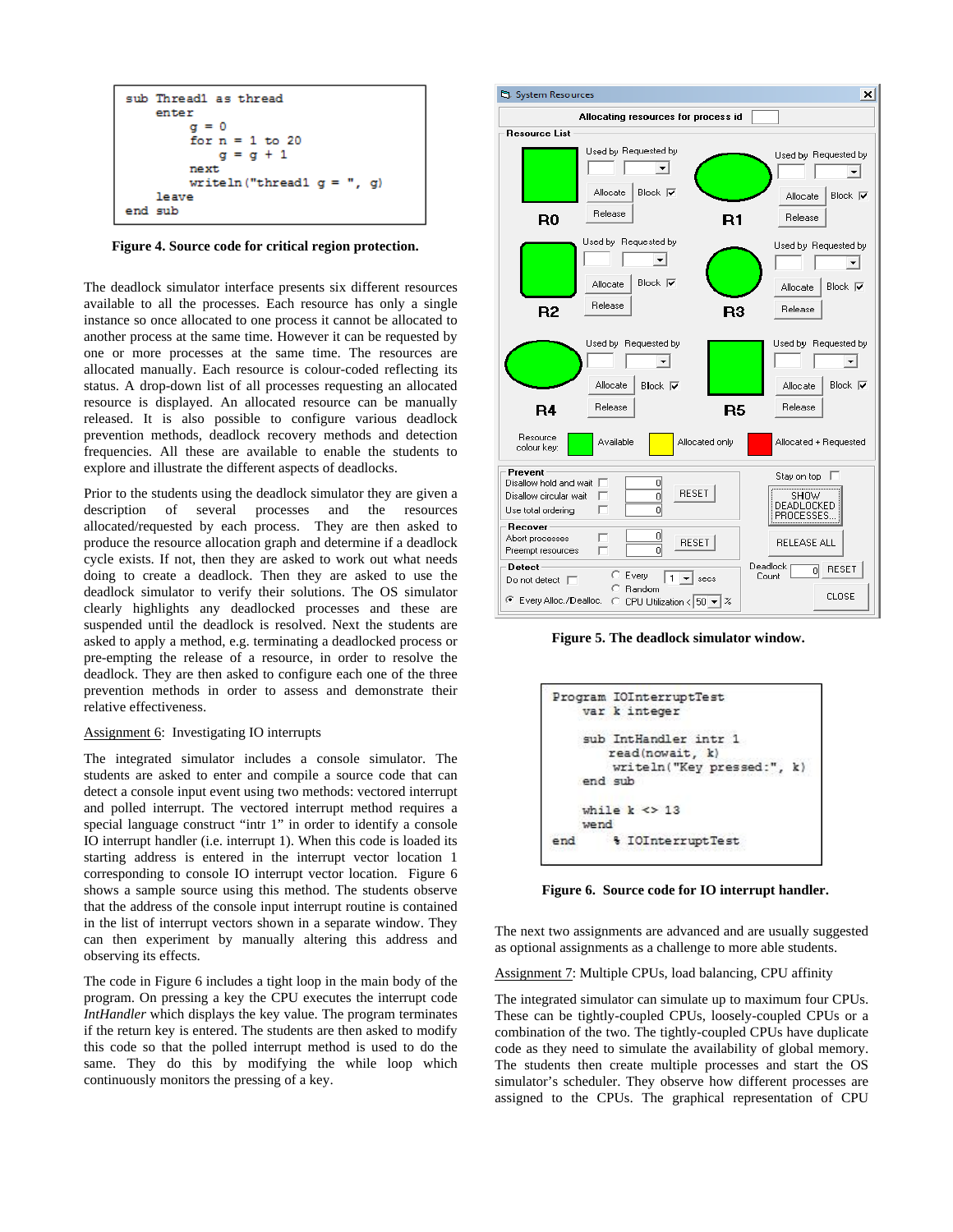utilization is used to indicate each CPU's utilization level. A well balanced system will show similar utilization levels. The students then manually kill a CPU's processes to observe the loss and the subsequent re-establishment of load balancing. The CPU affinity option can then be used to force processes to stick to the same CPU every time they are re-scheduled. The students are asked to discuss and comment on their observations.

Assignment 8: Dynamically-linked vs. statically-linked libraries

The integrated teaching compiler is able to create library code using special language constructs and statically linking them with the main program code. Optionally, the library can be dynamically linked. The students carry out both methods of linking library code in order to illustrate the advantages and disadvantages of each method. The method relevant to OS is the dynamically linked one. The students are asked to write a basic math library code that exports its functions. The main code makes calls to these. The students observe that multiple instances of the calling code share the same library code that is loaded in CPU simulator's memory the first time a function is called and remains in memory as long as instances of the calling program are running. Optionally the OS simulator can be configured to unload the library code if all calling programs terminate. All these activities are graphically observable in different views of the simulator once again clearly demonstrating the interplay between different system interfaces.

# **5. AN ASSESSMENT OF PEDAGOGY**

An educational resource is of little value if it does not address the educational needs of the students. It is reasonably well understood that a student's learning experience is greatly enhanced by both the increasing levels of engagement and the depth of learning afforded by a teaching and learning environment. The OS simulator is assessed and evaluated on two fronts: 1) Student engagement and learning support, 2) Qualitative evaluation.

# **5.1 THE TWO KEY TAXONOMIES**

The assessment relies on two yardsticks: The proposed Engagement Taxonomy [8] which defines six categories of learner engagement with visualization technology and the Bloom's Taxonomy [1] that identifies a learner's hierarchical depth of understanding. In order to establish the degree of suitability of the OS simulator as an effective educational tool it is assessed against the above two yardsticks. One way of doing this is to map the capabilities and the functionality of the simulator against five of the six categories of the Engagement Taxonomy (the no-viewing category is not considered here) and also to map the kind of learning tasks the simulator is able to support against the levels of Bloom's taxonomy. This assessment should provide some degree of confidence in the tool but by itself may not be sufficient.

Table 1 shows the mapping of the example assignments described in the previous section onto the five categories of the Engagement Taxonomy. Table 2 shows the mapping of the same example assignments onto the five learning levels of Bloom's Taxonomy. As can be seen the assignments included in this paper demonstrate that the OS simulator is able to fully cover all the engagement levels of the Engagement taxonomy and at the same time offer capabilities that can sufficiently support the different learning levels of Bloom's Taxonomy.

**Table 1. Mapping onto the Engagement taxonomy.** 

|              |           | <b>Assignments</b> |  |  |  |   |  |  |  |  |
|--------------|-----------|--------------------|--|--|--|---|--|--|--|--|
|              |           |                    |  |  |  | 5 |  |  |  |  |
| ē<br>Engagem | View      |                    |  |  |  |   |  |  |  |  |
|              | Respond   |                    |  |  |  |   |  |  |  |  |
|              | Change    |                    |  |  |  |   |  |  |  |  |
|              | Construct |                    |  |  |  |   |  |  |  |  |
|              | Present   |                    |  |  |  |   |  |  |  |  |

**Table 2. Mapping onto Bloom's taxonomy.** 

|          |               | <b>Assignments</b> |  |   |  |   |   |  |  |
|----------|---------------|--------------------|--|---|--|---|---|--|--|
|          |               |                    |  | 3 |  | 5 | 6 |  |  |
| Learning | Knowledge     |                    |  |   |  |   |   |  |  |
|          | Comprehension |                    |  |   |  |   |   |  |  |
|          | Application   |                    |  |   |  |   |   |  |  |
|          | Analysis      |                    |  |   |  |   |   |  |  |
|          | Synthesis     |                    |  |   |  |   |   |  |  |
|          | Evaluation    |                    |  |   |  |   |   |  |  |

# **5.2 THE EVALUATION METHOD**

In order to establish the degree of effectiveness of the OS simulations a preliminary evaluation using two qualitative surveys were conducted. The surveys used 5-point Likert scale. The evaluations were based on a relatively small sample of students involving 37 first-year and 14 second-year honours undergraduates studying for the computing degrees. Table 3 shows the results of the surveys. The A and B columns represent the aggregated percentages of Strongly Agree and Agree responses and the aggregated Strongly Disagree and Disagree responses of the first-year students. The C and D columns represent the same aggregated responses for the second-year students. The responses are positive and indicate that in the opinion of the majority of the students surveyed the simulations were useful to and supportive of their understanding of the operating systems technology. This survey yielded a high Pearson's correlation coefficient of above 0.78. Interestingly the second-year students appear to be happier in their responses possibly attributable to their familiarity with the software.

Students are required to maintain individual portfolios of their tutorial exercises. The portfolios include student reflections on their learning experiences. Below is a small sample of extracts from student reflections on the exercises using the OS simulations (text unedited):

"Being able to see scheduling actually working on the simulator made it a lot easier to understand"

"The lecture confused me slightly about threads however once I had used the simulator I understood it more"

"Today's session was interesting, it was a change actually opening a simulator and physically loading processes into the operating system"

"The simulator made the theory much more understandable"

"The knowledge gained from the lecture and the help from the simulator made this session comfortable and easy to complete"